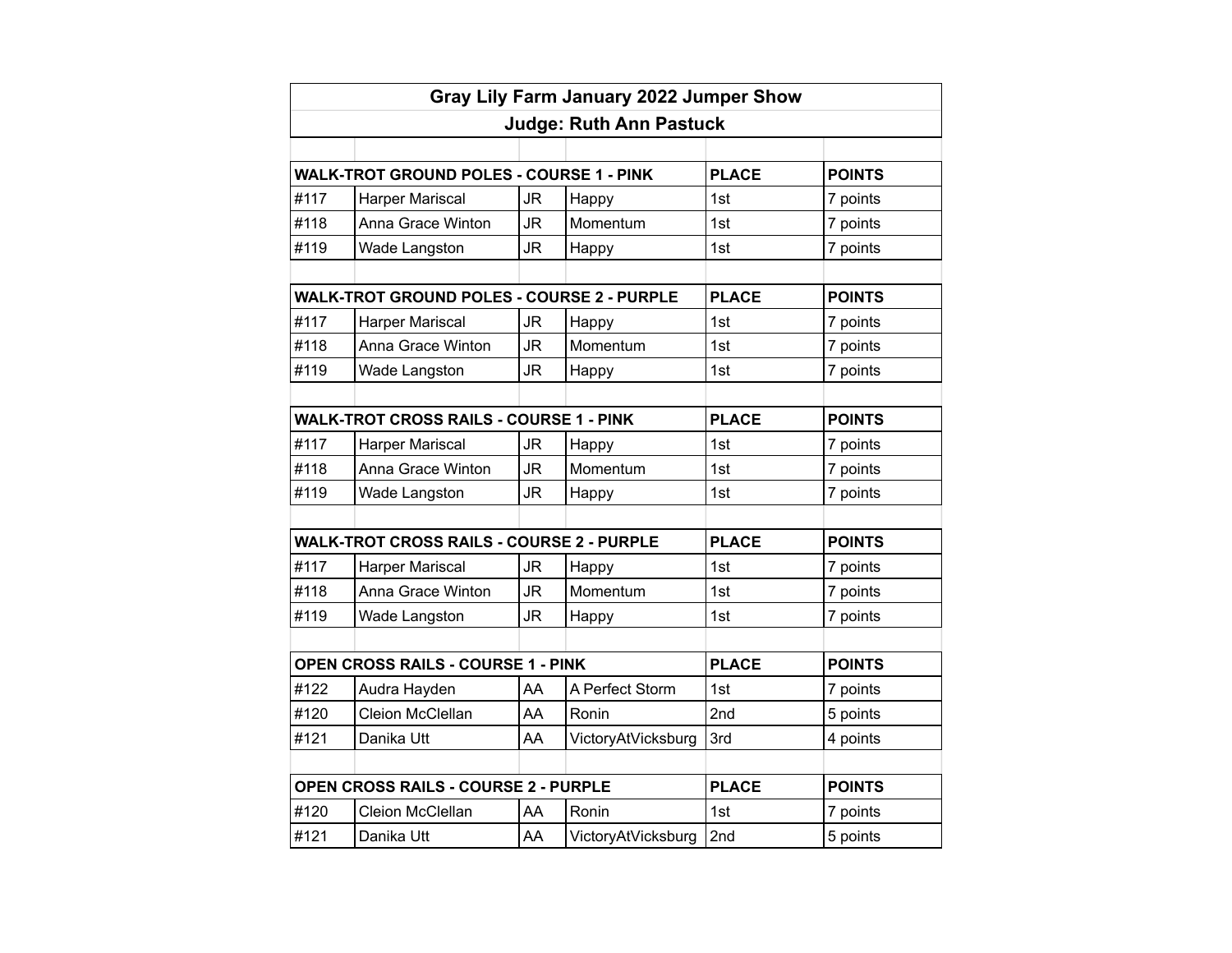| #122                              | Audra Hayden            | AA | A Perfect Storm    | 3rd             | 4 points      |
|-----------------------------------|-------------------------|----|--------------------|-----------------|---------------|
|                                   |                         |    |                    |                 |               |
| 18" - COURSE 1 - PINK - JUNIORS   |                         |    |                    | <b>PLACE</b>    | <b>POINTS</b> |
| #127                              | Ansley Gilpin           | JR | <b>Dauntless</b>   | 1st             | 7 points      |
| #124                              | Carrie Riddle           | JR | <b>Thin Mint</b>   | 2 <sub>nd</sub> | 5 points      |
|                                   |                         |    |                    |                 |               |
| 18" - COURSE 1 - PINK - ADULTS    |                         |    |                    | <b>PLACE</b>    | <b>POINTS</b> |
| #128                              | Sue Ballentine          | AA | Tarzan             | 1st             | 7 points      |
| #126                              | Rebecca Baker           | AA | Flynn Rider        | 2nd             | 5 points      |
| #121                              | Danika Utt              | AA | VictoryAtVicksburg | 3rd             | 4 points      |
| #122                              | Audra Hayden            | AA | A Perfect Storm    | 4th             | 3 points      |
| #123                              | Sarah Buck              | AA | Roulette           | 5th             | 2 points      |
| #120                              | <b>Cleion McClellan</b> | AA | Ronin              | 6th             | 1 point       |
| #125                              | Michelle Turek          | AA | Archer             | 7th             | 1 point       |
|                                   |                         |    |                    |                 |               |
| 18" - COURSE 2 - PURPLE - JUNIORS |                         |    |                    | <b>PLACE</b>    | <b>POINTS</b> |
| #124                              | Carrie Riddle           | JR | Thin Mint          | 1st             | 7 points      |
| #127                              | <b>Ansley Gilpin</b>    | JR | Dauntless          | 2nd             | 5 points      |
|                                   |                         |    |                    |                 |               |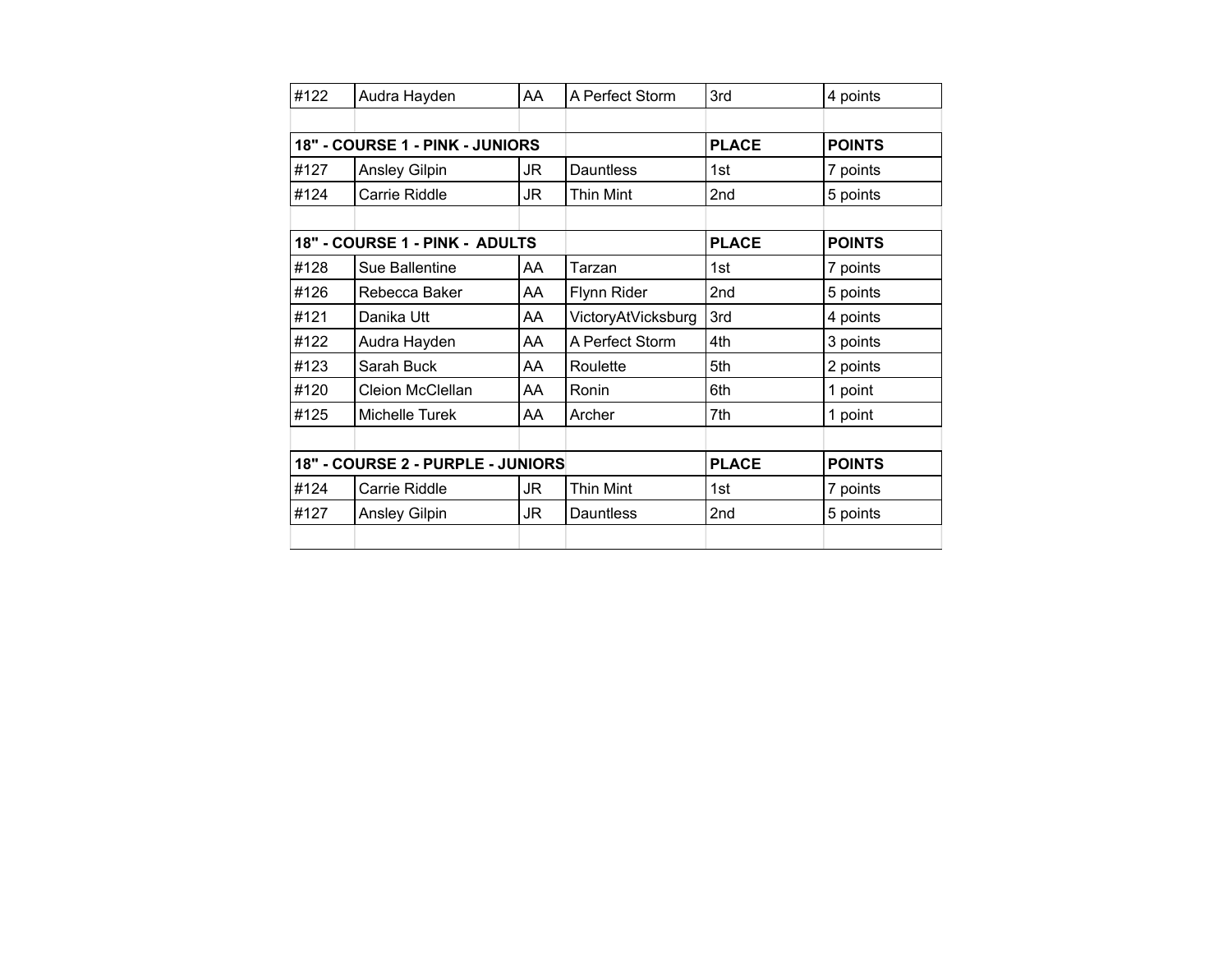| 18" - COURSE 2 - PURPLE - ADULTS |                                                                                           |           |                    | <b>PLACE</b> | <b>POINTS</b> |
|----------------------------------|-------------------------------------------------------------------------------------------|-----------|--------------------|--------------|---------------|
| #126                             | Rebecca Baker                                                                             | AA        | Flynn Rider        | 1st          | 7 points      |
| #121                             | Danika Utt                                                                                | AA        | VictoryAtVicksburg | 2nd          | 5 points      |
| #128                             | Sue Ballentine                                                                            | AA        | Tarzan             | 3rd          | 4 points      |
| #120                             | Cleion McClellan                                                                          | AA        | Ronin              | 4th          | 3 points      |
| #123                             | Sarah Buck                                                                                | AA        | Roulette           | 5th          | 2 points      |
| #125                             | Michelle Turek                                                                            | AA        | Archer             | 6th          | 1 point       |
|                                  | Note: Placings corrected for this class; initial faults + time were computed incorrectly. |           |                    |              |               |
|                                  |                                                                                           |           |                    |              |               |
| 2' - COURSE 1 - PINK - JUNIORS   |                                                                                           |           |                    | <b>PLACE</b> | <b>POINTS</b> |
| #131                             | Lindsey Ice                                                                               | JR        | <b>McStuffins</b>  | 1st          | 7 points      |
| #124                             | Carrie Riddle                                                                             | JR.       | Thin Mint          | 2nd          | 5 points      |
| #130                             | Olivia Troyer                                                                             | <b>JR</b> | Laredo             | 3rd          | 4 points      |
| #127                             | Ansley Gilpin                                                                             | <b>JR</b> | <b>Dauntless</b>   | 4th          | 3 points      |
|                                  |                                                                                           |           |                    |              |               |
| 2' - COURSE 1 - PINK - ADULTS    |                                                                                           |           |                    | <b>PLACE</b> | <b>POINTS</b> |
| #129                             | <b>Taylor Reynolds</b>                                                                    | AA        | <b>Dauntless</b>   | 1st          | 7 points      |
| #128                             | Sue Ballentine                                                                            | AA        | Tarzan             | 2nd          | 5 points      |
| #126                             | Rebecca Baker                                                                             | AA        | Flynn Rider        | 3rd          | 4 points      |
| #125                             | Michelle Turek                                                                            | AA        | Archer             | Eliminated   |               |
|                                  |                                                                                           |           |                    |              |               |
| 2' - COURSE 2 - PURPLE - JUNIORS |                                                                                           |           |                    | <b>PLACE</b> | <b>POINTS</b> |
| #131                             | Lindsey Ice                                                                               | JR        | <b>McStuffins</b>  | 1st          | 7 points      |
| #130                             | Olivia Troyer                                                                             | JR        | Laredo             | 2nd          | 5 points      |
| #124                             | Carrie Riddle                                                                             | <b>JR</b> | <b>Thin Mint</b>   | 3rd          | 4 points      |
| #127                             | Ansley Gilpin                                                                             | <b>JR</b> | <b>Dauntless</b>   | 4th          | 3 points      |
|                                  |                                                                                           |           |                    |              |               |
| 2' - COURSE 2 - PURPLE - ADULTS  |                                                                                           |           |                    | <b>PLACE</b> | <b>POINTS</b> |
| #129                             | <b>Taylor Reynolds</b>                                                                    | AA        | <b>Dauntless</b>   | 1st          | 7 points      |
| #126                             | Rebecca Baker                                                                             | AA        | Flynn Rider        | 2nd          | 5 points      |
|                                  |                                                                                           |           |                    |              |               |